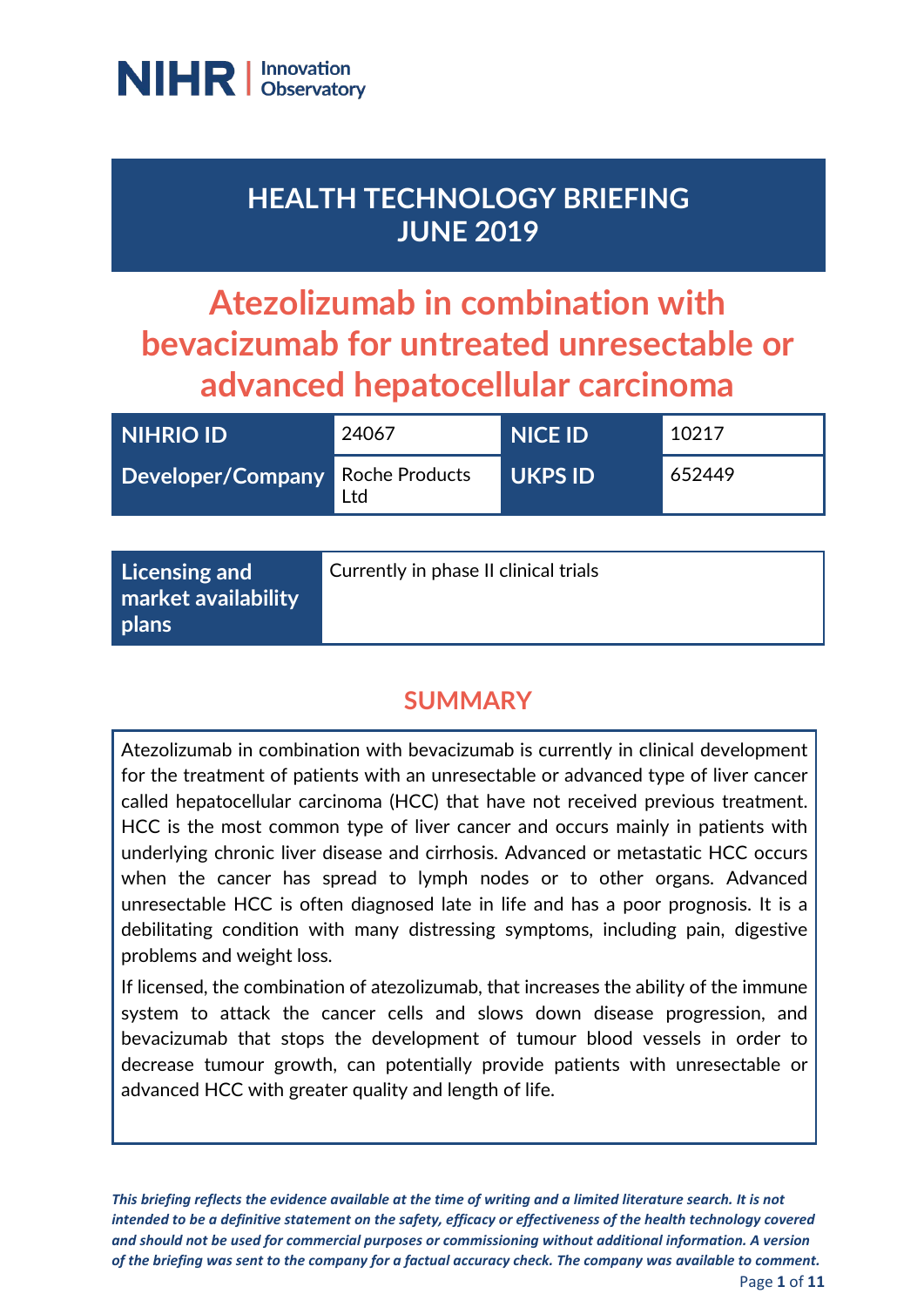### **PROPOSED INDICATION**

Unresectable or advanced hepatocellular carcinoma who have received no prior systemic ther[a](#page-1-0)py  $a,1$ 

## **TECHNOLOGY**

#### **DESCRIPTION**

Atezolizumab (Tecentriq) is an Fc-engineered, humanised immunoglobulin G1 (IgG1) monoclonal antibody that directly binds to programmed death-ligand 1 (PD-L1) and provides a dual blockade of the programme cell death protein 1 (PD-1) and B7.1 receptors, releasing PD-L1/PD-1 mediated inhibition of the immune response, including reactivating the antitumour immune response without inducing antibody-dependent cellular cytotoxicity. Atezolizumab spares the PD-L2/PD-1 interaction allowing PD-L2/PD-1 mediated inhibitory signals to persist. PD-L1 may be expressed on tumour cells and/or tumour-infiltrating immune cells, and can contribute to the inhibition of the antitumour immune response in the tumour microenvironment. Binding of PD-L1 to the PD-1 and B7.1 receptors found on T-cells and antigen presenting cells suppresses cytotoxic T-cell activity, T-cell proliferation and cytokine production.2

Bevacizumab (Avastin) binds to vascular endothelial growth factor (VEGF), the key driver of vasculogenesis and angiogenesis, and thereby inhibits the binding of VEGF to its receptors, Flt-1 (VEGFR-1) and KDR (VEGFR-2), on the surface of endothelial cells. Neutralising the biological activity of VEGF regresses the vascularisation of tumours, normalises remaining tumour vasculature, and inhibits the formation of new tumour vasculature, thereby inhibiting tumour growth.3

Atezolizumab in combination with bevacizumab is in clinical development for the treatment of patients with unresectable or advanced hepatocellular carcinoma (HCC) who have received no prior systemic therapy. In the ongoing phase III clinical trial (NCT03434379) atezolizumab and bevacizumab are administered intravenously (IV) at 1200mg and at 15mg per kilogram respectively on day 1 of each 21 days cycle.1

#### **INNOVATION AND/OR ADVANTAGES**

Advanced HCC is a disease of high unmet medical need. Current treatment with multikinase inhibitor may have considerable toxicities. Single-agent inhibition of PD-L1/ PD-1 or VEGF signalling has only modest activity in HCC. Bevacizumab, when given with atezolizumab, may further enhance atezolizumab's efficacy by reversing VEGF-mediated immunosuppression and promoting T-cell infiltration into the tumour. Clinical benefit with atezolizumab in combination with bevacizumab has also been observed in phase III studies of patients with first line renal cell carcinoma and non-small cell lung cancer.<sup>4,5</sup>

#### **DEVELOPMENT STATUS AND/OR REGULATORY DESIGNATIONS**

The combination treatment of atezolizumab and bevacizumab does not currently have Marketing Authorisation in the EU/UK for any indication.

<span id="page-1-0"></span> $\overline{a}$ 

<sup>a</sup> Information provided by Roche Products Ltd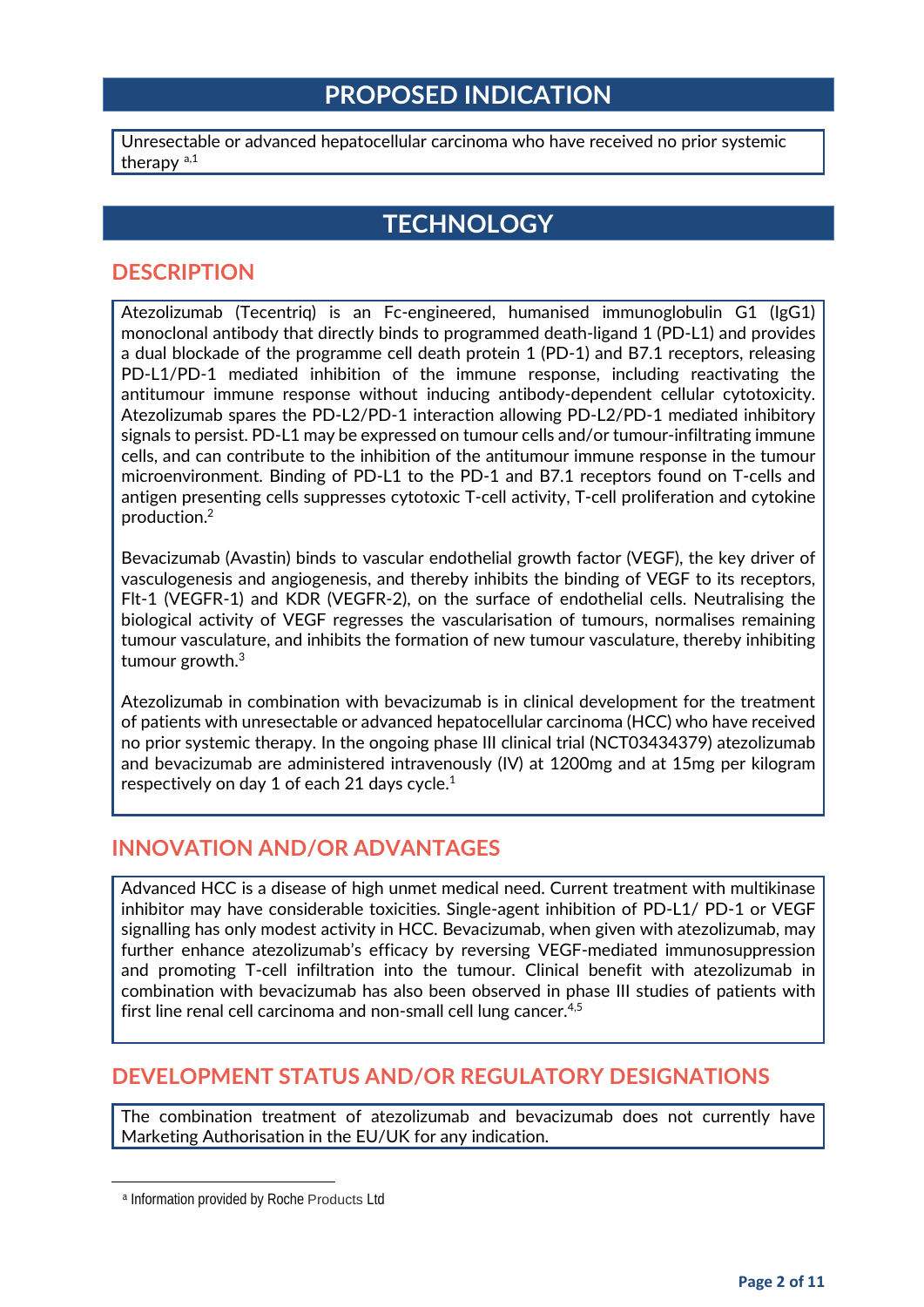Atezolizumab as monotherapy is indicated for:2

- the treatment of adult patients with locally advanced or metastatic urothelial carcinoma (UC) after prior platinum-containing chemotherapy, or who are considered cisplatin ineligible, and whose tumours have a PD-L1 expression  $\geq$  5%.
- the treatment of adult patients with locally advanced or metastatic non-small cell lung cancer (NSCLC) after prior chemotherapy. Patients with EGFR mutant or ALK-positive NSCLC should also have received targeted therapies before receiving atezolizumab.

Atezolizumab in combination with bevacizumab, paclitaxel and carboplatin, is indicated for the first-line treatment of adult patients with metastatic non-squamous NSCLC. In patients with EGFR mutant or ALK-positive NSCLC, atezolizumab, in combination with bevacizumab, paclitaxel and carboplatin, is indicated only after failure of appropriate targeted therapies.2

The most common side effects with atezolizumab (which may affect more than 1 in 10 people) are tiredness, reduced appetite, nausea (feeling sick) and vomiting, difficulty breathing, diarrhoea, rash, fever, joint pain, weakness, itching, and urinary tract infection.<sup>6,2</sup>

Bevacizumab is licensed for the following indications:<sup>3</sup>

- in combination with fluoropyrimidine-based chemotherapy is indicated for treatment of adult patients with metastatic carcinoma of the colon or rectum.
- in combination with paclitaxel is indicated for first-line treatment of adult patients with metastatic breast cancer. For further information as to human epidermal growth factor receptor 2 (HER2) status.
- in combination with capecitabine is indicated for first-line treatment of adult patients with metastatic breast cancer in whom treatment with other chemotherapy options including taxanes or anthracyclines is not considered appropriate.
- in addition to platinum-based chemotherapy, is indicated for first-line treatment of adult patients with unresectable advanced, metastatic or recurrent non-small cell lung cancer other than predominantly squamous cell histology.
- in combination with erlotinib, is indicated for first-line treatment of adult patients with unresectable advanced, metastatic or recurrent non-squamous non-small cell lung cancer with Epidermal Growth Factor Receptor (EGFR) activating mutations.
- in combination with interferon alfa-2a is indicated for first line treatment of adult patients with advanced and/or metastatic renal cell cancer.
- in combination with carboplatin and paclitaxel is indicated for the front-line treatment of adult patients with advanced (International Federation of Gynecology and Obstetrics (FIGO) stages III B, III C and IV) epithelial ovarian, fallopian tube, or primary peritoneal cancer.
- in combination with carboplatin and gemcitabine or in combination with carboplatin and paclitaxel, is indicated for treatment of adult patients with first recurrence of platinumsensitive epithelial ovarian, fallopian tube or primary peritoneal cancer who have not received prior therapy with bevacizumab or other VEGF inhibitors or VEGF receptor– targeted agents.
- in combination with paclitaxel, topotecan, or pegylated liposomal doxorubicin is indicated for the treatment of adult patients with platinum-resistant recurrent epithelial ovarian, fallopian tube, or primary peritoneal cancer who received no more than two prior chemotherapy regimens and who have not received prior therapy with bevacizumab or other VEGF inhibitors or VEGF receptor–targeted agents.
- in combination with paclitaxel and cisplatin or, alternatively, paclitaxel and topotecan in patients who cannot receive platinum therapy, is indicated for the treatment of adult patients with persistent, recurrent, or metastatic carcinoma of the cervix.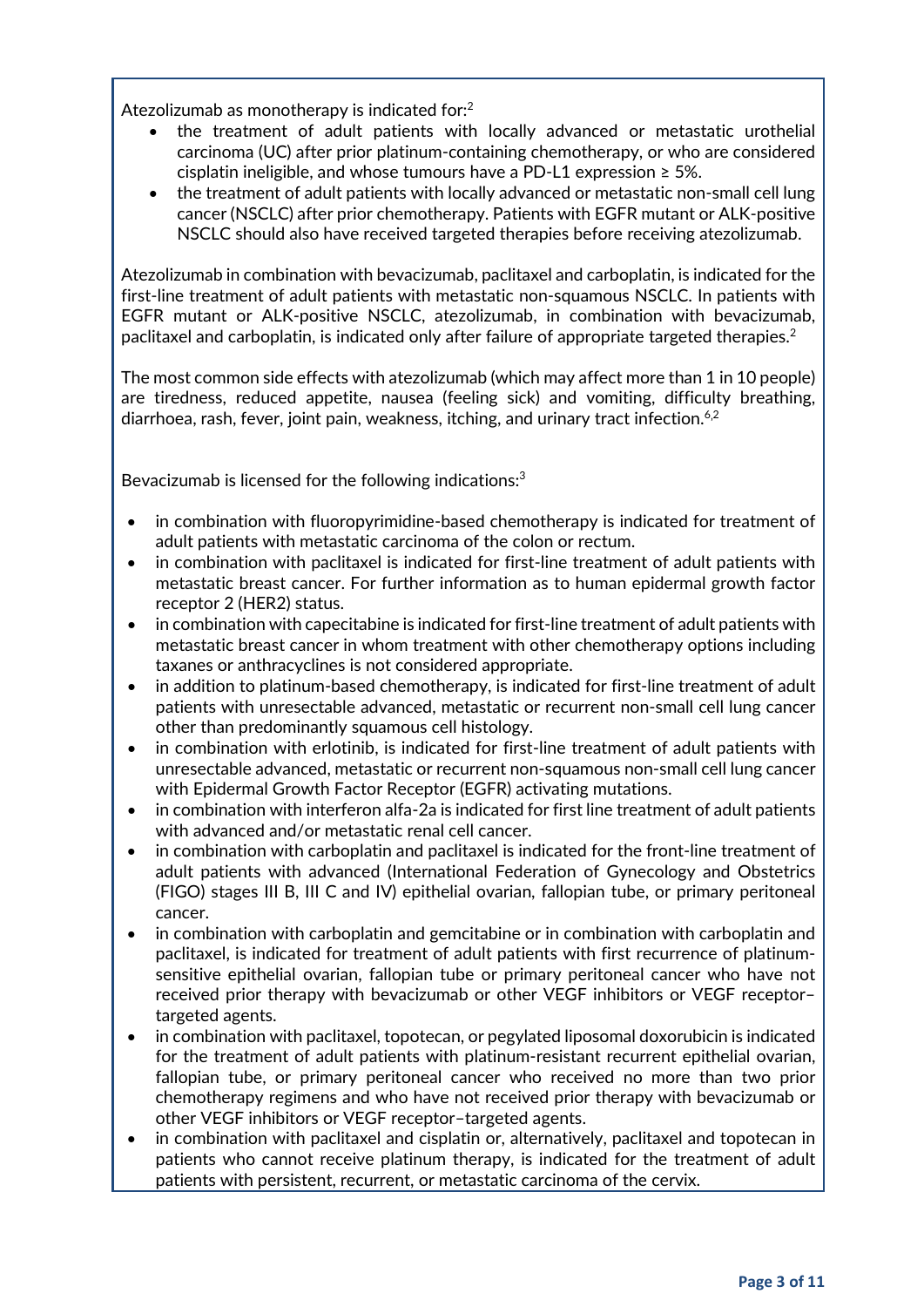The most common side effects with bevacizumab are hypertension (high blood pressure), tiredness or asthenia (weakness), diarrhoea and abdominal (belly) pain. The most serious side effects are gastrointestinal perforation (hole in the gut wall), haemorrhage (bleeding) and arterial thromboembolism (blood clots in the arteries).<sup>7,3</sup>

In addition to HCC, the combination of atezolizumab and bevacizumab is also being explored through phase II and III clinical trials for advanced renal cell carcinoma.<sup>8,9</sup>

## **PATIENT GROUP**

#### **DISEASE BACKGROUND**

Hepatocellular carcinoma (HCC) is the most common type of primary liver cancer, which develops from the main liver cells, called hepatocytes.<sup>10</sup> Most patients with HCC have liver cirrhosis, which develops following long periods of chronic liver disease. Cirrhosis is characterised by a decrease in hepatocyte proliferation, indicating an exhaustion of the regenerative capacity of the liver, and results in an increase in fibrous tissue and a destruction of liver cells, which may ultimately lead to the development of cancerous nodules. Half of all cases of HCC are associated with hepatitis B virus infection, with a further 25% associated with hepatitis C virus. Other risk factors for developing HCC include: alcoholic liver disease, non-alcoholic steatohepatitis, intake of aflatoxin-contaminated food, diabetes and obesity.<sup>11</sup>

The symptoms of liver cancer may include: weight loss, a swollen abdomen, jaundice, loss of appetite over a period of a few weeks, being sick, feeling full or bloated after eating, even after a small meal, itching, a sudden worsening of health in somebody with known chronic hepatitis or cirrhosis, a high temperature and sweating.<sup>12</sup> HCC is usually diagnosed using a combination of blood tests (liver function tests, urea and electrolytes, tumour markers – particularly alpha fetoprotein), ultrasound, CT or MRI scans, biopsy (of liver tumour tissue) and laparoscopic investigation. $13$ 

The symptoms of HCC in addition to the side-effects of treatment may significantly impact the quality of life of individuals with the condition. Nine out of ten patients reported experiencing pain over their HCC treatment course in a qualitative analysis.<sup>14</sup>

#### **CLINICAL NEED AND BURDEN OF DISEASE**

In England, HCC accounts for up to 55% of all primary liver cancer diagnoses in men and up to 28% of diagnoses in women.<sup>15</sup> In England in 2017 there were a total of 4,975 registrations of newly diagnosed malignant neoplasm of liver and intrahepatic bile ducts (ICD-10 code C.22)16 applying the percentage above would equal to 2,736 newly diagnosed cases of HCC in men and up to 1,393 in women in England in 2017.

For the UK alone, the European age-standardised incidence rate of liver cancer is projected to increase in the next years from 11.6 per 100,000 in 2014 (equating to 5,520 observed cases) to 15.39 per 100,000 in 2035 (equating to 11,133 projected cases).<sup>17</sup> Meanwhile the European age-standardised mortality rate is projected to increase from 10.29 per 100,000 observed rate in 2014 to 16.26 per 100,000 by 2035.18

For England between 2012 and 2016 the persons age-standardised survival rate of adults with liver cancer was 36.7% at one year and 12.1% at five years.19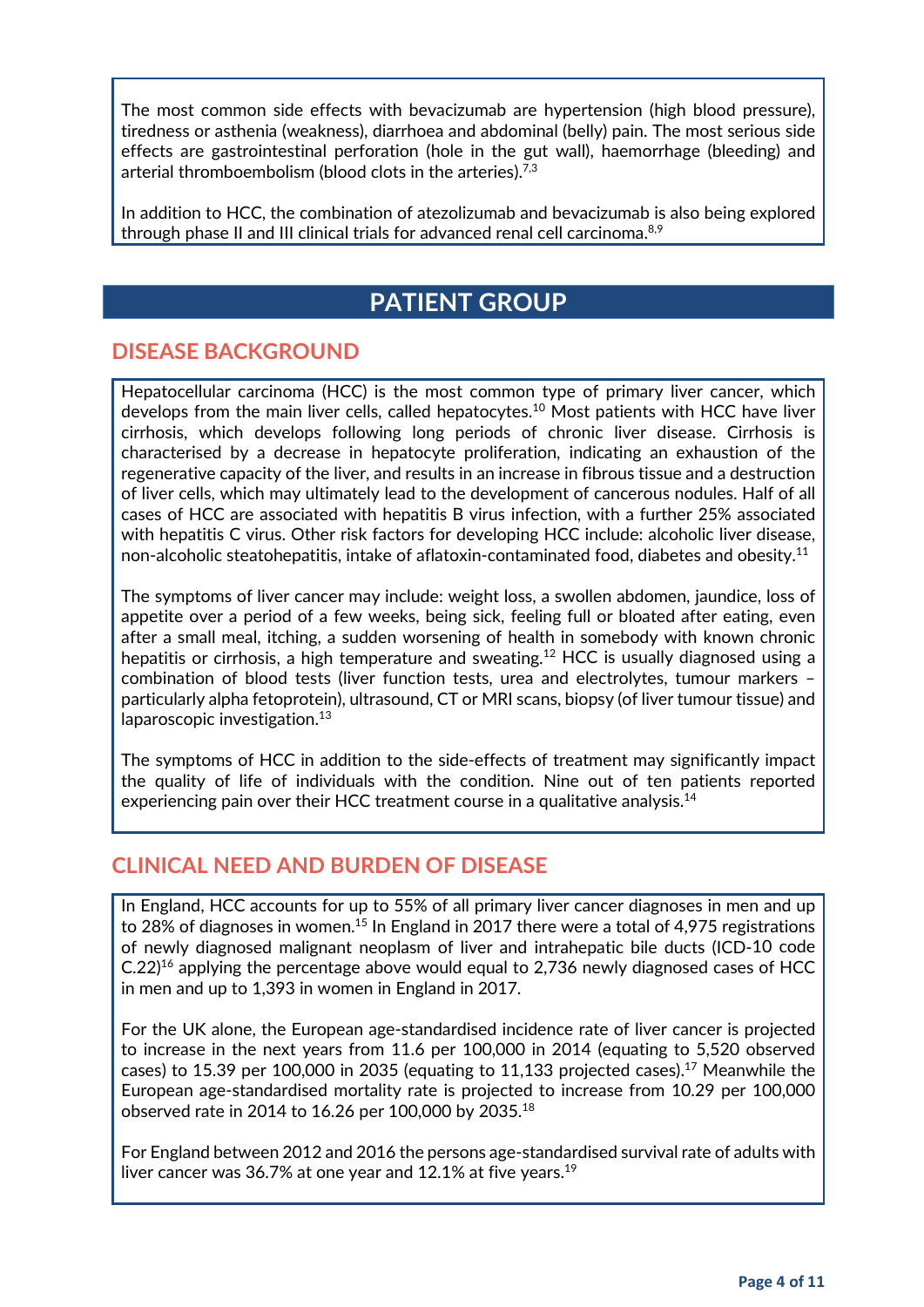In England and Wales in 2017 there were 4,967 deaths recorded as underlying case malignant neoplasm of the liver and intrahepatic bile ducts (ICD-10 code C.22).<sup>20</sup> Hospital Episodes Statistics for the period 2017 to 2018 recorded 18,973 finished consultant episodes (FCEs), 12,812 admissions of which 5,817 were days cases for primary diagnosis malignant neoplasm of the liver and intrahepatic bile ducts (ICD-10 code C.22).<sup>21</sup>

The company has estimated an eligi[b](#page-4-0)le patient population of 1,700 by 2020.<sup>b</sup>

## **PATIENT TREATMENT PATHWAY**

#### **TREATMENT PATHWAY**

Treatment for HCC depends on the location and stage of the cancer, and how well the liver function is preserved. For people with more advanced disease treatment is palliative rather than curative. Treatment options include interventional procedures such as trans arterial chemoembolisation (using doxorubicin or cisplatin) or selective internal radiation therapy, and external beam radiotherapy. People for whom these treatments are not suitable, or those with metastatic disease, are treated with sorafenib or lenvatinib in the first line setting. Some people with HCC are treated with best supportive care.<sup>15,22</sup>

HCC can be treated with surgical resection, liver transplantation, trans-catheter arterial chemo-embolisation, percutaneous ablation, systemic drug treatment, and external beam or stereotactic radiotherapy. 23

#### **CURRENT TREATMENT OPTIONS**

For people with advanced HCC that have not received previous treatment, the National Institute for Health and Care Excellence (NICE) recommends treatment with lenvatinib only for people with Child-Pugh grade A liver impairment and an Eastern Cooperative Oncology Group (ECOG) performance status of 0 or 1. Sorafenib is recommended as an option for treating advanced HCC only for people with Child-Pugh grade A liver impairment. 24,22

#### **PLACE OF TECHNOLOGY**

If licenced for this indication, atezolizumab in combination with bevacizumab will offer an additional treatment option for people with untreated unresectable or advanced HCC and may potentially improve quality of life and survival outcomes (Progression Free Survival and Overall Survival).

## **CLINICAL TRIAL INFORMATION**

| <b>Trial</b>   | IMbrave150, NCT03434379, EudraCT-2017-003691-31, YO40245;<br>adults aged 18 and over; atezolizumab in combination with bevacizumab<br>vs sorafenib monotherapy; phase III |
|----------------|---------------------------------------------------------------------------------------------------------------------------------------------------------------------------|
| <b>Sponsor</b> | Hoffmann-La Roche                                                                                                                                                         |
| <b>Status</b>  | Ongoing                                                                                                                                                                   |

**b Information provided by Roche Products Ltd on UK Pharma Scan** 

<span id="page-4-0"></span> $\overline{a}$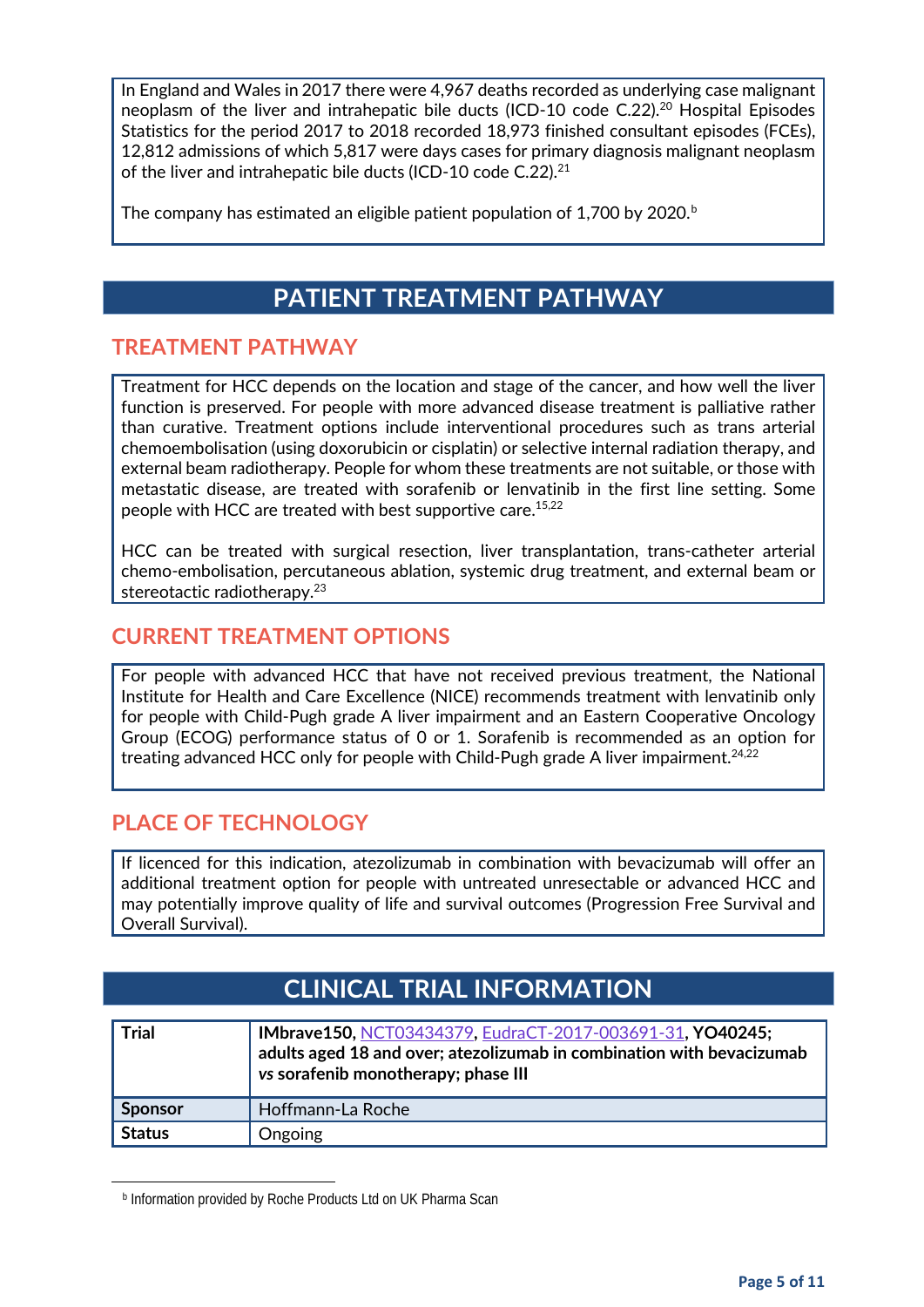| Source of<br><b>Information</b> | Trial registry $1,25$                                                                                                                                                                                                                                                                                                                                                                                                                                                                                                                                                                                                                                                                                                                                                                                                                                                                                                                                                                                                                                                                                                                                                                                                                                                                                                                                                                                                                                                                                                                                                                                                                                                                                         |
|---------------------------------|---------------------------------------------------------------------------------------------------------------------------------------------------------------------------------------------------------------------------------------------------------------------------------------------------------------------------------------------------------------------------------------------------------------------------------------------------------------------------------------------------------------------------------------------------------------------------------------------------------------------------------------------------------------------------------------------------------------------------------------------------------------------------------------------------------------------------------------------------------------------------------------------------------------------------------------------------------------------------------------------------------------------------------------------------------------------------------------------------------------------------------------------------------------------------------------------------------------------------------------------------------------------------------------------------------------------------------------------------------------------------------------------------------------------------------------------------------------------------------------------------------------------------------------------------------------------------------------------------------------------------------------------------------------------------------------------------------------|
| Location                        | EU (incl UK), USA, Canada and other countries                                                                                                                                                                                                                                                                                                                                                                                                                                                                                                                                                                                                                                                                                                                                                                                                                                                                                                                                                                                                                                                                                                                                                                                                                                                                                                                                                                                                                                                                                                                                                                                                                                                                 |
| <b>Design</b>                   | Randomised, active-controlled                                                                                                                                                                                                                                                                                                                                                                                                                                                                                                                                                                                                                                                                                                                                                                                                                                                                                                                                                                                                                                                                                                                                                                                                                                                                                                                                                                                                                                                                                                                                                                                                                                                                                 |
| <b>Participants</b>             | n=480 (planned); aged 18 years and older; locally advanced or metastatic<br>and/or unresectable Hepatocellular Carcinoma (HCC); no prior systemic<br>therapy for HCC; at least one measurable untreated lesion; ECOG<br>Performance Status of 0 or 1.                                                                                                                                                                                                                                                                                                                                                                                                                                                                                                                                                                                                                                                                                                                                                                                                                                                                                                                                                                                                                                                                                                                                                                                                                                                                                                                                                                                                                                                         |
| <b>Schedule</b>                 | Randomised to:<br>Experimental arm: Participants will receive Atezolizumab<br>(administered by IV, 1200 mg on day 1 of each 21 day cycle) in<br>combination with bevacizumab (administered by IV, 15 mg/kg on<br>day 1 of each 21 day cycle) until unacceptable toxicity or loss of<br>clinical benefit as determined by the investigator.<br>Active comparator arm: Sorafenib will be administered orally, 400<br>$\bullet$<br>mg twice per day, on days 1-21 of each 21-day cycle, until<br>unacceptable toxicity or loss of clinical benefit as determined by<br>the investigator                                                                                                                                                                                                                                                                                                                                                                                                                                                                                                                                                                                                                                                                                                                                                                                                                                                                                                                                                                                                                                                                                                                          |
| Follow-up                       | Follow-up 4 years                                                                                                                                                                                                                                                                                                                                                                                                                                                                                                                                                                                                                                                                                                                                                                                                                                                                                                                                                                                                                                                                                                                                                                                                                                                                                                                                                                                                                                                                                                                                                                                                                                                                                             |
| Primary<br><b>Outcomes</b>      | 1. Overall Survival (OS) [ Time Frame: Randomization to death from<br>any cause, through the end of study (up to approximately 4 years) ]<br>2. Progression Free Survival (PFS) as Determined by an Independent<br>Review Facility (IRF) According to Response Evaluation Criteria in<br>Solid Tumours (RECIST) v1.1 [ Time Frame: Randomization to the<br>first occurrence of disease progression or death from any cause,<br>whichever occurs first (up to approximately 4 years) ]                                                                                                                                                                                                                                                                                                                                                                                                                                                                                                                                                                                                                                                                                                                                                                                                                                                                                                                                                                                                                                                                                                                                                                                                                         |
| Secondary<br><b>Outcomes</b>    | Objective Response (OR) defined as complete response or partial<br>1.<br>response as determined by the Investigator according to RECIST<br>V1.1 [ Time Frame: From baseline until disease progression or<br>death, whichever occurs first (approximately 4 years) ]<br>Progression Free Survival (PFS) as Determined by the Investigator<br>2.<br>According to RECIST v1.1 [ Time Frame: Randomization to the first<br>occurrence of disease progression or death from any cause,<br>whichever occurs first (up to approximately 4 years) ]<br>3. Time to Progression (TTP) as Determined by an Investigator<br>According to RECIST v1.1 [ Time Frame: Randomization to first<br>occurrence of disease progression (up to approximately 4 years) ]<br>4. Duration of Response (DOR) as Determined by the Investigator<br>According to RECIST v1.1 [ Time Frame: From first occurrence of a<br>documented objective response to disease progression or death.<br>Following initiation of study treatment, assessed at baseline, every<br>6 weeks for the first 54 weeks, and every 9 weeks thereafter (up to<br>approximately 4 years) ]<br>5. OR defined as complete or partial response as Determined by an<br>IRF According to RECIST v1.1 [ Time Frame: From baseline until<br>disease progression or death, whichever occurs first (approximately<br>$4$ years) ]<br>6. TTP as Determined by an IRF According to RECIST v1.1<br>[ Time Frame: Randomization to the first occurrence of disease<br>progression through the end of study (up to approximately 4<br>years) ]<br>7. DOR as Determined by an IRF According to RECIST v1.1<br>[ Time Frame: From the first occurrence of a documented objective |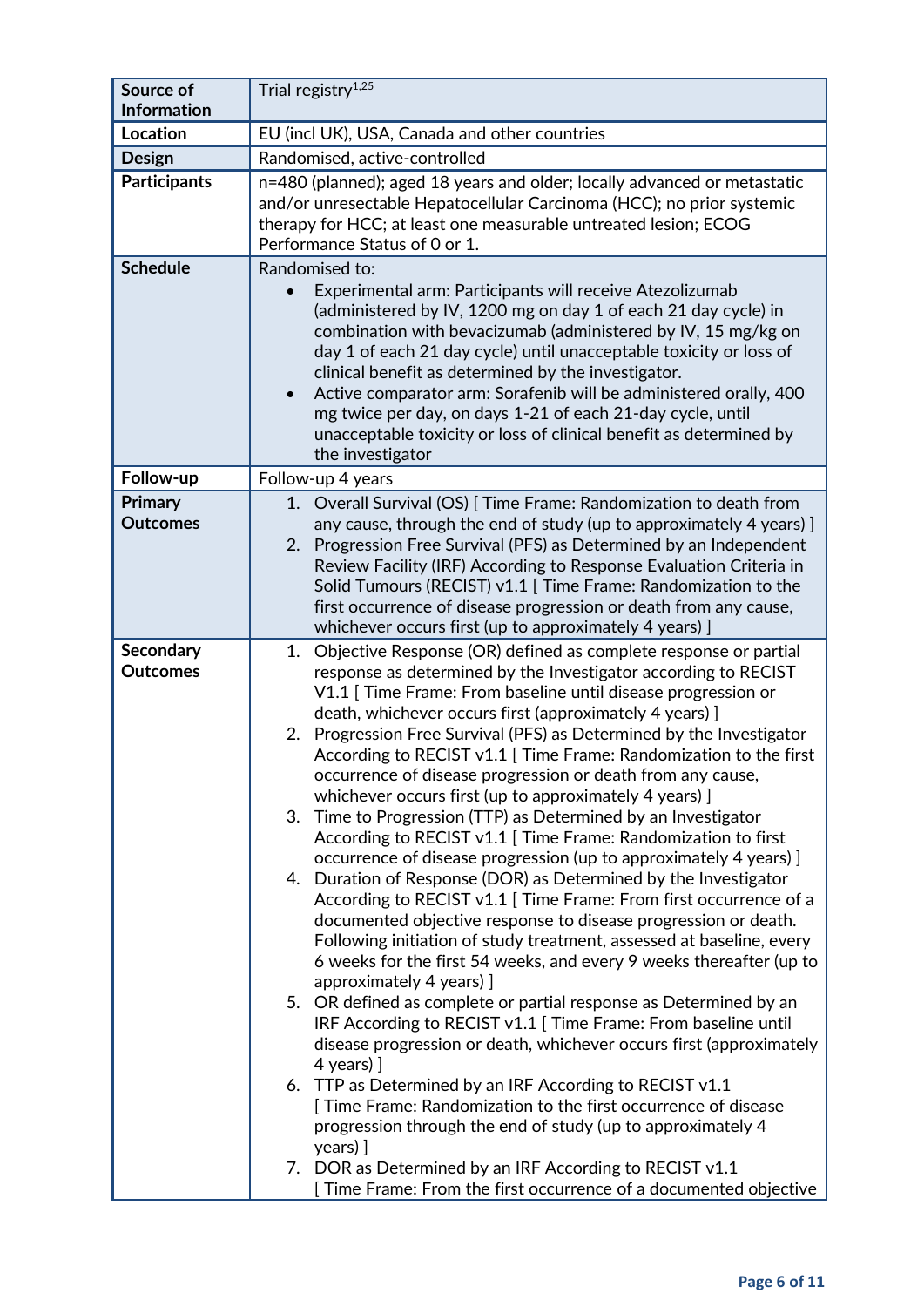|                                 | response until confirmed disease progression or death from any<br>cause (whichever occurs first), through the end of study (up to<br>approximately 4 years) ]                                                                                                                         |
|---------------------------------|---------------------------------------------------------------------------------------------------------------------------------------------------------------------------------------------------------------------------------------------------------------------------------------|
|                                 | 8. OR defined as complete or partial response, as Determined by an<br>IRF According to Hepatocellular Carcinoma Modified RECIST (HCC<br>mRECIST) [Time Frame: From baseline until disease progression or<br>death, whichever occurs first (approximately 4 years) ]                   |
|                                 | 9. PFS as Determined by an IRF According to HCC mRECIST<br>[ Time Frame: Randomization to first occurrence of disease<br>progression or death from any cause (whichever occurs first),                                                                                                |
|                                 | through the end of study (up to approximately 4 years) ]<br>10. TTP as Determined by an IRF According to HCC mRECIST<br>Time Frame: Randomization to first occurrence of disease                                                                                                      |
|                                 | progression through the end of study (up to approximately 4<br>years) ]                                                                                                                                                                                                               |
|                                 | 11. DOR as Determined by an IRF According to HCC mRECIST<br>[ Time Frame: Time from the first occurrence of a documented<br>objective response to disease progression or death from any cause<br>(whichever occurs first) through the end of study (up to<br>approximately 4 years) ] |
|                                 | 12. Time to Deterioration (TTD) in Patient-Reported GHS/QoL,                                                                                                                                                                                                                          |
|                                 | physical functioning, and role functioning, as determined by                                                                                                                                                                                                                          |
|                                 | European Organization for Research and Treatment of Cancer<br>(EORTC) Quality-of-Life Questionnaire-Core 30 (QLQ-C30) Score<br>[ Time Frame: Randomization to first deterioration maintained for                                                                                      |
|                                 | two consecutive assessments, or one assessment followed by                                                                                                                                                                                                                            |
|                                 | death (from any cause) within 3 weeks from any cause, through 1<br>year after treatment discontinuation ]                                                                                                                                                                             |
|                                 | 13. PFS as determined by the investigator according to RECIST $v1.1$<br>[ Time Frame: Baseline Serum Alpha-Fetoprotein (AFP) Level (<<br>400 ng/mL or >/=400 ng/mL) ]                                                                                                                 |
|                                 | 14. Serum Concentration of Atezolizumab [ Time Frame: Day 1 cycle 1,<br>prior to infusion and 30 minutes post-infusion; Day 1 of cycles 2, 3,<br>4, 8, 12 and 16 prior to infusion; at treatment discontinuation,<br>through end of study (Approximately 4 years) ]                   |
|                                 | 15. Change from Baseline in Anti-Drug Antibodies (ADAs) to<br>Atezolizumab [ Time Frame: Day 1 cycle 1, prior to infusion; Day 1<br>of cycles 2, 3, 4, 8, 12 and 16 prior to infusion; at treatment                                                                                   |
|                                 | discontinuation, through end of study (Approximately 4 years) ]<br>16. Percentage of Participants with Adverse Events                                                                                                                                                                 |
|                                 | [ Time Frame: Baseline to end of study (approximately 4 years) ]                                                                                                                                                                                                                      |
|                                 | 17. PFS as Determined by an IRF According to RECIST v1.1                                                                                                                                                                                                                              |
|                                 | [Time Frame: Baseline Serum AFP Level (< 400 ng/mL or >/=400<br>$ng/mL)$ ]                                                                                                                                                                                                            |
|                                 | 18. OS [ Time Frame: Baseline Serum AFP Level (< 400 ng/mL or >/=                                                                                                                                                                                                                     |
|                                 | 400 ng/mL) ]                                                                                                                                                                                                                                                                          |
| <b>Key Results</b>              | $\overline{\phantom{a}}$                                                                                                                                                                                                                                                              |
| <b>Adverse effects</b><br>(AEs) |                                                                                                                                                                                                                                                                                       |
| <b>Expected</b>                 | Primary completion date reported as Nov 2020                                                                                                                                                                                                                                          |
| reporting date                  |                                                                                                                                                                                                                                                                                       |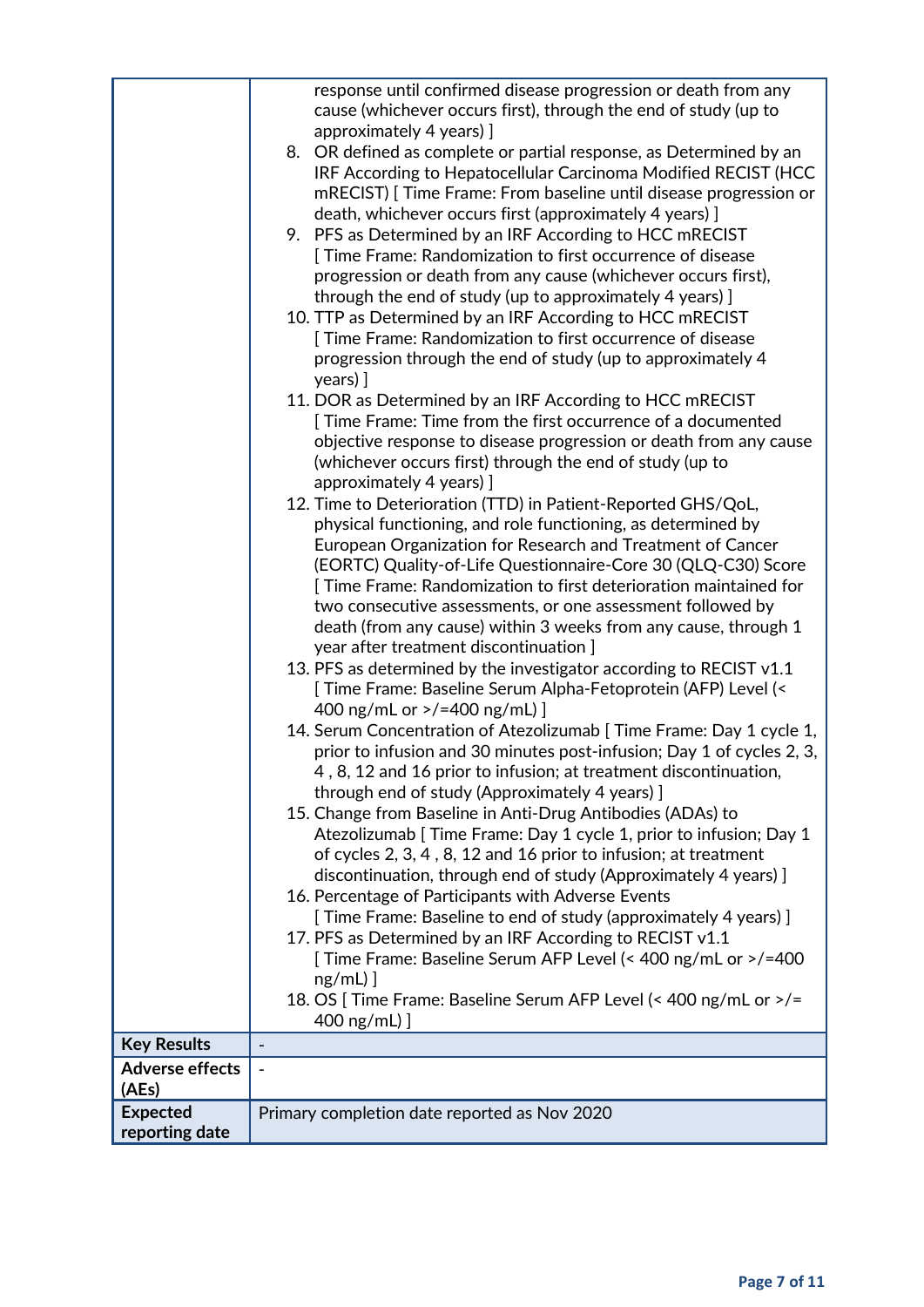## **ESTIMATED COST**

The NHS indicative price of one vial of Tecentriq 1200mg/20ml concentrate for solution for infusion vials (atezolizumab 60mg per 1 ml) is £3,807.69. <sup>26</sup> A confidential Patient Access S[c](#page-7-0)heme (PAS) is in place. $c$ 

The NHS indicative price of one vial of Avastin 100mg/4ml solution for infusion vials (bevacizumab 25mg per 1 ml) is £242.66 and one vial of Avastin 400mg/16ml solution for infusion vials (bevacizumab 25mg per 1 ml) is £924.40.<sup>27</sup> A confi[d](#page-7-1)ential PAS is in place.<sup>d</sup>

## **RELEVANT GUIDANCE**

#### **NICE GUIDANCE**

- NICE Technology appraisal guidance in development. Nivolumab for untreated advanced hepatocellular carcinoma (ID1248). August 2020
- NICE Technology appraisal guidance. Lenvatinib for untreated advanced unresectable hepatocellular carcinoma (TA551). December 2018
- NICE Technology appraisal guidance. Sorafenib for treating advanced hepatocellular carcinoma (TA474). September 2017NICE MedTech innovation briefing. SIR-Spheres for treating inoperable hepatocellular carcinoma (MIB63). March 2016.
- NICE MedTech innovation briefing. TheraSphere for treating operable and inoperable hepatocellular carcinoma (MIB62). March 2016.
- Interventional procedures guidance (IPG460). Selective internal radiation therapy for primary hepatocellular carcinoma. July 2013
- Interventional procedures guidance (IPG214). Microwave ablation of hepatocellular carcinoma. March 2007
- Interventional procedures guidance (IPG2). Radiofrequency ablation of hepatocellular carcinoma. July 2003

#### **NHS ENGLAND (POLICY/COMMISSIONING) GUIDANCE**

- NHS England. 2013/14 NHS Standard Contract for Cancer: Chemotherapy (Adult). B15/S/a.
- NHS England. Clinical Commissioning Policy: The use of Stereotactic Ablative Radiotherapy (SABR) as a treatment option for patients with Hepatocellular carcinoma or Cholangiocarcinoma. 16022/P. 2016

#### **OTHER GUIDANCE**

- The American Association for the Study of Liver Diseases. AASLD guidelines for the treatment of hepatocellular carcinoma. 2018.<sup>28</sup>
- Hepatocellular Carcinoma: Therapeutic Guidelines and Medical Treatment. 2017.29
- Barts Health NHS Trust, Royal Free London NHS Trust, and London Cancer North and East. Hepatic pancreatic and biliary (HPB) faculty clinical guideline: management of patients with hepatocellular carcinoma (HCC). 2014.30

<span id="page-7-1"></span><span id="page-7-0"></span> $\overline{a}$ 

<sup>c</sup> Information provided by Roche Products Ltd

<sup>d</sup> Information provided by Roche Products Ltd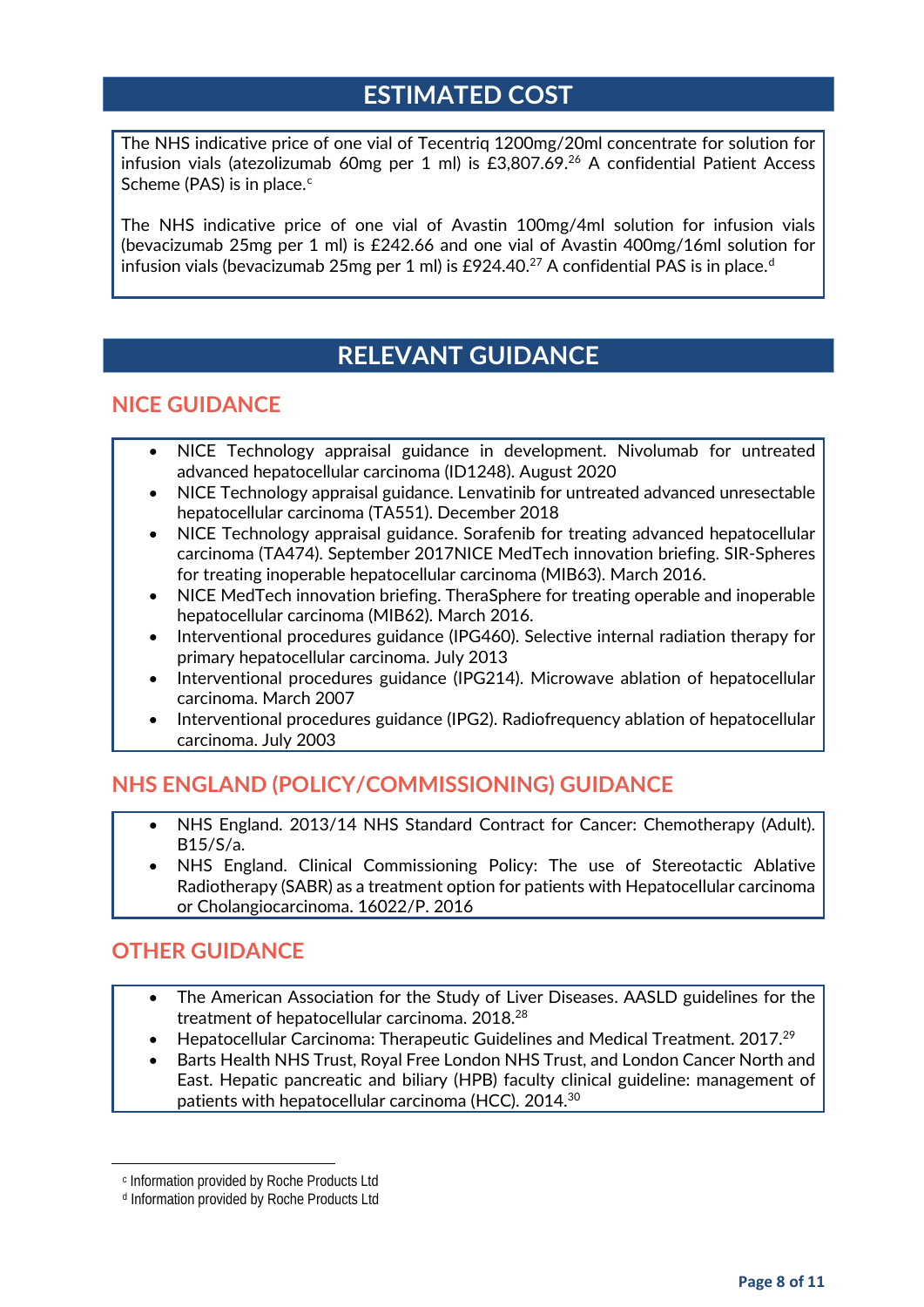- The European Society of Medical Oncology. Hepatocellular carcinoma: ESMO–ESDO Clinical Practice Guidelines for diagnosis, treatment and follow-up. 2012.<sup>31</sup>
- The European Association for the Study of the Liver (EASL) and the European Organization for Research and Treatment of Cancer (EORTC). Management of hepatocellular carcinoma, EASLEORTC clinical practice guidelines. 2012.<sup>32</sup>

## **ADDITIONAL INFORMATION**

## **REFERENCES**

- 1 Clinicaltrials.gov. *A Study of Atezolizumab in Combination With Bevacizumab Compared With Sorafenib in Patients With Untreated Locally Advanced or Metastatic Hepatocellular Carcinoma [IMbrave150] (IMbrave150)*. *Trial ID: NCT03434379*. 2018. Status: Recruiting. Available from: <https://clinicaltrials.gov/ct2/show/NCT03434379> [Accessed 31 May 2019].
- 2 (eMC) EMC. *Tecentriq 1,200 mg concentrate for solution for infusion.* 2019. Available from: [https://www.medicines.org.uk/emc/product/8442#PHARMACODYNAMIC\\_PROPS](https://www.medicines.org.uk/emc/product/8442#PHARMACODYNAMIC_PROPS) [Accessed 31 May 2019].
- 3 (eMC) EMC. *Avastin 25mg/ml concentrate for solution for infusion.* 2019. Available from: [https://www.medicines.org.uk/emc/product/3885#PHARMACODYNAMIC\\_PROPS](https://www.medicines.org.uk/emc/product/3885#PHARMACODYNAMIC_PROPS) [Accessed 31 May 2019].
- 4 Qin S, Cheng A, Ducreux MP, Galle PR, Zhu A, Kim T, et al. *IMbrave150: a randomised Phase III study of atezolizumab + bevacizumab vs sorafenib in locally advanced or metastatic hepatocellular carcinoma.* 2018. Available from: [https://oncologypro.esmo.org/Meeting-Resources/ESMO-](https://oncologypro.esmo.org/Meeting-Resources/ESMO-Asia-2018-Congress/IMbrave150-a-randomised-Phase-III-study-of-atezolizumab-bevacizumab-vs-sorafenib-in-locally-advanced-or-metastatic-hepatocellular-carcinoma)[Asia-2018-Congress/IMbrave150-a-randomised-Phase-III-study-of-atezolizumab-bevacizumab](https://oncologypro.esmo.org/Meeting-Resources/ESMO-Asia-2018-Congress/IMbrave150-a-randomised-Phase-III-study-of-atezolizumab-bevacizumab-vs-sorafenib-in-locally-advanced-or-metastatic-hepatocellular-carcinoma)[vs-sorafenib-in-locally-advanced-or-metastatic-hepatocellular-carcinoma](https://oncologypro.esmo.org/Meeting-Resources/ESMO-Asia-2018-Congress/IMbrave150-a-randomised-Phase-III-study-of-atezolizumab-bevacizumab-vs-sorafenib-in-locally-advanced-or-metastatic-hepatocellular-carcinoma) [Accessed 4 June 2019].
- 5 Lee K-H, Hsu C-H, Lee MS, Ryoo B-Y, Verret W, He AR, et al. 150OAtezolizumab + bevacizumab in hepatocellular carcinoma (HCC): Safety and clinical activity results from a phase Ib study. *Annals of Oncology*. 2018;29(suppl\_9). Available from: <https://doi.org/10.1093/annonc/mdy432.002> 10.1093/annonc/mdy432.002.
- 6 European medicines Agency. *Tecentriq.* 2017. Available from: <https://www.ema.europa.eu/en/medicines/human/EPAR/tecentriq> [Accessed 31 May 2019].
- 7 European Medicines Agency. *Avastin.* 2005. Available from: <https://www.ema.europa.eu/en/medicines/human/EPAR/avastin> [Accessed 31 May 2019].
- 8 Clinicaltrials.gov. *A Study of Atezolizumab in Combination With Bevacizumab Versus Sunitinib in Participants With Untreated Advanced Renal Cell Carcinoma (RCC) (IMmotion151)*. *Trial ID: NCT02420821*. 2015. Available from:<https://clinicaltrials.gov/ct2/show/NCT02420821> [Accessed 5 June 2019].
- 9 Clinicaltrials.gov. *A Study of Atezolizumab (an Engineered Anti-Programmed Death-Ligand 1 [PD-L1] Antibody) as Monotherapy or in Combination With Bevacizumab (Avastin®) Compared to Sunitinib (Sutent®) in Participants With Untreated Advanced Renal Cell Carcinoma (IMmotion150)*. *Trial ID: NCT01984242*. 2013. Status: Completed. Available from:
	- <https://clinicaltrials.gov/ct2/show/NCT01984242> [Accessed 5 June 2019].
- 10 Cancer Research UK. *Types of liver cancer: Hepatocellular carcinoma.* 2019. Available from: <https://www.cancerresearchuk.org/about-cancer/liver-cancer/types> [Accessed 321 May 2019].
- 11 Sanyal AJ, Yoon SK, Lencioni R. The etiology of hepatocellular carcinoma and consequences for treatment. *Oncologist*. 2010;15 Suppl 4:14-22. Available from: 10.1634/theoncologist.2010-S4- 14.
- 12 Cancer Research UK. *Liver cancer: Symptoms.* 2019. Available from: <https://www.cancerresearchuk.org/about-cancer/liver-cancer/symptoms> [Accessed 321 May 2019].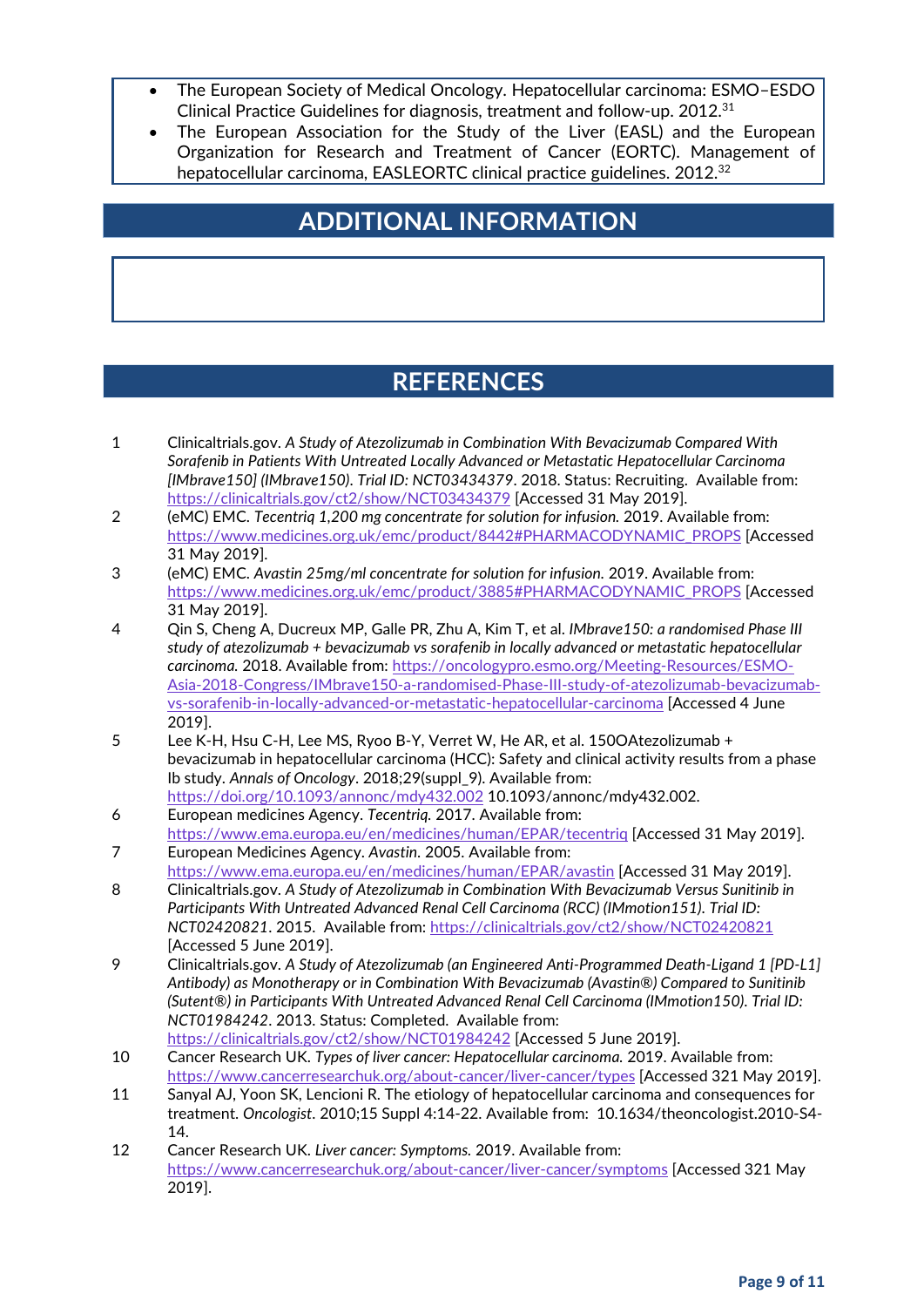- 13 Cancer Research UK. *Liver cancer: Tests to diagnose.* 2019. Available from: [https://www.cancerresearchuk.org/about-cancer/liver-cancer/getting-diagnosed/tests](https://www.cancerresearchuk.org/about-cancer/liver-cancer/getting-diagnosed/tests-diagnose)[diagnose](https://www.cancerresearchuk.org/about-cancer/liver-cancer/getting-diagnosed/tests-diagnose) [Accessed 321 May 2019].
- 14 Butt Z, Mallick R, Mulcahy MF, Benson AB, Cella D, Kaiser K. Pain and other symptoms in patients with hepatocellular carcinoma (HCC): A qualitative analysis. *Journal of Clinical Oncology*. 2013;31(15\_suppl):e15187-e. Available from: [https://ascopubs.org/doi/abs/10.1200/jco.2013.31.15\\_suppl.e15187](https://ascopubs.org/doi/abs/10.1200/jco.2013.31.15_suppl.e15187) 10.1200/jco.2013.31.15\_suppl.e15187.
- 15 National Institute for Health and Care Excellence (NICE). *Health Technology Appraisal (TA551): Lenvatinib for advanced, unresectable, untreated hepatocellular carcinoma. Final scope*. 2017. Available from: [https://www.nice.org.uk/guidance/ta551/documents/final-scope.](https://www.nice.org.uk/guidance/ta551/documents/final-scope)
- 16 Office for National Statistics (ONS). *Cancer Registration Statistics, England, 2017*. Available from: [https://www.ons.gov.uk/peoplepopulationandcommunity/healthandsocialcare/conditionsanddis](https://www.ons.gov.uk/peoplepopulationandcommunity/healthandsocialcare/conditionsanddiseases/datasets/cancerregistrationstatisticscancerregistrationstatisticsengland) [eases/datasets/cancerregistrationstatisticscancerregistrationstatisticsengland](https://www.ons.gov.uk/peoplepopulationandcommunity/healthandsocialcare/conditionsanddiseases/datasets/cancerregistrationstatisticscancerregistrationstatisticsengland)
- 17 Cancer Research UK. *Selected Cancers, Number of Projected and Observed Cases and European Age-Standardised Incidence Rates per 100,000 people by Cancer Type and Sex*. Available from: [http://www.cancerresearchuk.org/health-professional/cancer-statistics/incidence/common](http://www.cancerresearchuk.org/health-professional/cancer-statistics/incidence/common-cancers-compared#heading-Four)[cancers-compared#heading-Four](http://www.cancerresearchuk.org/health-professional/cancer-statistics/incidence/common-cancers-compared#heading-Four) [Downloaded 9 March 2018].
- 18 Cancer Research UK. *Selected Cancers, Number of Projected and Observed Deaths and European Age-Standardised Mortality Rates, by Cancer Type and Sex*. Available from: [https://www.cancerresearchuk.org/sites/default/files/cs\\_dt\\_projections\\_mortality\\_all\\_data.xls](https://www.cancerresearchuk.org/sites/default/files/cs_dt_projections_mortality_all_data.xls) [Downloaded 29 January 2019].
- 19 Office for National Statistics (ONS). *Cancer Survival in England: adults diagnosed between 2011 and 2015 and followed up to 2016.* Available from: [https://www.ons.gov.uk/peoplepopulationandcommunity/healthandsocialcare/conditionsanddis](https://www.ons.gov.uk/peoplepopulationandcommunity/healthandsocialcare/conditionsanddiseases/datasets/cancersurvivalratescancersurvivalinenglandadultsdiagnosed) [eases/datasets/cancersurvivalratescancersurvivalinenglandadultsdiagnosed](https://www.ons.gov.uk/peoplepopulationandcommunity/healthandsocialcare/conditionsanddiseases/datasets/cancersurvivalratescancersurvivalinenglandadultsdiagnosed) [Downloaded March 2017].
- 20 Office for National Statistics (ONS). *Death Registrations Summary Statistics, England and Wales, 2017*. Available from: [https://www.ons.gov.uk/peoplepopulationandcommunity/birthsdeathsandmarriages/deaths/da](https://www.ons.gov.uk/peoplepopulationandcommunity/birthsdeathsandmarriages/deaths/datasets/deathregistrationssummarytablesenglandandwalesreferencetables)

[tasets/deathregistrationssummarytablesenglandandwalesreferencetables](https://www.ons.gov.uk/peoplepopulationandcommunity/birthsdeathsandmarriages/deaths/datasets/deathregistrationssummarytablesenglandandwalesreferencetables) [Downloaded August 2018].

- 21 NHS Digital. *Hospital Admitted Patient Care Activity, 2017-18: Diagnosis*. Available from: [https://digital.nhs.uk/data-and-information/publications/statistical/hospital-admitted-patient](https://digital.nhs.uk/data-and-information/publications/statistical/hospital-admitted-patient-care-activity/2017-18)[care-activity/2017-18](https://digital.nhs.uk/data-and-information/publications/statistical/hospital-admitted-patient-care-activity/2017-18) [Downloaded 27 November 2018].
- 22 National Institute for Health and Care Excellence (NICE). *NICE pathways: Hepatocellular carcinoma.* Available from: [https://pathways.nice.org.uk/pathways/liver-cancers/liver-cancers](https://pathways.nice.org.uk/pathways/liver-cancers/liver-cancers-overview#content=view-node%3Anodes-hepatocellular-carcinoma)overview#content=view-node%3Anodes[-hepatocellular-carcinoma](https://pathways.nice.org.uk/pathways/liver-cancers/liver-cancers-overview#content=view-node%3Anodes-hepatocellular-carcinoma) [Accessed 31 May 2019].
- 23 NHS England. *Clinical Commissioning Policy: The use of Stereotactic Ablative Radiotherapy (SABR) as a treatment option for patients with Hepatocellular carcinoma or Cholangiocarcinoma* (*16022/P)*. Last Update Date: Available from: [https://www.england.nhs.uk/wp](https://www.england.nhs.uk/wp-content/uploads/2018/07/Stereotactic-ablative-radiotherapy-as-a-treatment-option-for-patients-with-hepatocellular-carcinoma-or-cholang.pdf)[content/uploads/2018/07/Stereotactic-ablative-radiotherapy-as-a-treatment-option-for](https://www.england.nhs.uk/wp-content/uploads/2018/07/Stereotactic-ablative-radiotherapy-as-a-treatment-option-for-patients-with-hepatocellular-carcinoma-or-cholang.pdf)[patients-with-hepatocellular-carcinoma-or-cholang.pdf](https://www.england.nhs.uk/wp-content/uploads/2018/07/Stereotactic-ablative-radiotherapy-as-a-treatment-option-for-patients-with-hepatocellular-carcinoma-or-cholang.pdf) [Accessed 4 June 2019].
- 24 National INstitute for Health and Care Excellence (NICE). *Technology appraisal guidance [TA551]: Lenvatinib for untreated advanced hepatocellular carcinoma* Last Update Date: Available from: <https://www.nice.org.uk/guidance/ta551/chapter/3-Committee-discussion#unmet-need> [Accessed 4 June 2019].
- 25 EU Clinical Trials Register. *A Study of Atezolizumab in Combination with Bevacizumab Compared with Sorafenib in Patients with Untreated Locally Advanced or Metastatic Hepatocellular Carcinoma*. *Trial ID: 2017-003691-31*. 2017. Status: Ongoing. Available from: <https://www.clinicaltrialsregister.eu/ctr-search/trial/2017-003691-31/GB> [Accessed 20 June 2019].
- 26 British National Formulary (BNF). *Atezoluzumab.* 2019. Available from: <https://doi.org/10.18578/BNF.147626763> [Accessed 4 June 2019].
- 27 British National Formulary (BNF). *Bevacizumab.* 2019. Available from: <https://doi.org/10.18578/BNF.800980049> [Accessed 4 June 2019].
- 28 Heimbach JK, Kulik LM, Finn RS, Sirlin CB, Abecassis MM, Roberts LR, et al. AASLD guidelines for the treatment of hepatocellular carcinoma. *Hepatology*. 2018;67(1):358-80. Available from: <https://aasldpubs.onlinelibrary.wiley.com/doi/abs/10.1002/hep.29086> 10.1002/hep.29086.